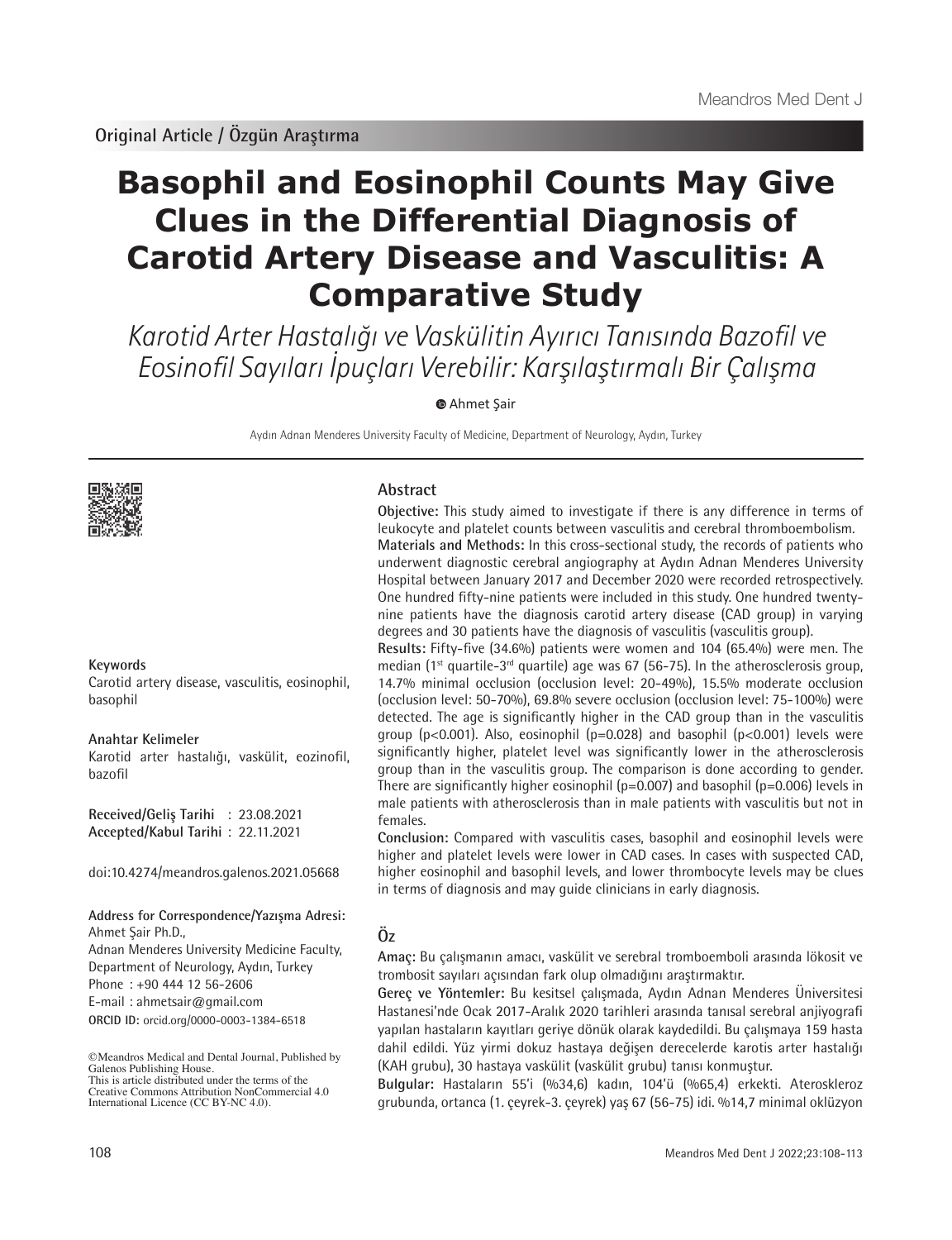(tıkanma seviyesi: %20 ila %49), %15,5 orta oklüzyon (oklüzyon seviyesi: %50 ila %70) ve %69,8 ciddi oklüzyon (oklüzyon seviyesi: %75 ila %100) tespit edildi. KAH grubunda yaş vaskülit grubuna göre anlamlı olarak daha yüksektir (p<0,001). Ayrıca ateroskleroz grubunda vaskülit grubuna göre eozinofil (p=0,028) ve bazofil (p<0,001) düzeyleri anlamlı olarak yüksek, trombosit düzeyi anlamlı olarak düşüktü. Karşılaştırma cinsiyete göre yapıldı. Aterosklerozlu erkek hastalarda eozinofil (p=0,007) ve bazofil (p=0,006) seviyeleri vaskülitik erkeklere göre anlamlı olarak daha yüksekti, ancak kadınlarda yoktu.

**Sonuç:** Vaskülit olguları ile karşılaştırıldığında, KAH vakalarında bazofil ve eozinofil seviyeleri daha yüksek ve trombosit seviyeleri daha düşüktü. KAH şüphesi olan olgularda eozinofil ve bazofil düzeylerinin artması, trombosit düzeylerinin düşmesi tanı açısından ipucu olabilir ve klinisyene erken tanıda yol gösterici olabilir.

# **Introduction**

Stroke is a neurological disorder and the second leading cause of death. It is caused by impaired perfusion due to blockage of blood vessels to the brain. The most common reason for stroke is atherosclerosis which is a disease of arteries and characterized by abnormal accumulation of lipids, inflammatory cells, matrix deposits. Inflammation plays an important role in the process of plaque rupture and the formation of thrombosis (1). Similar to atherosclerosis, vasculitis involving large vessels such as giant cell arteritis affect the vascular endothelium, causing vessel narrowing, occlusion, and various clinical findings related to these effects. In particular, ischemia as a result of these diseases may be life-threatening (2). On the other hand, the incidence of atherosclerosis increases with age (3).

Eosinophils and basophils are involved in the pathogenesis of vasculitis (4). Eosinophils are specialized inflammatory cells that routinely measured as part of the complete blood cell count. Brain infarcts due to thromboembolism are said to be associated with the toxicity of eosinophils (5). Eosinophils promote atherosclerosis involving von Willebrand factor (VWF) exposure on endothelial cells and increased atherogenic platelet adhesion to the vessel wall. Once arterial thrombosis is triggered, eosinophils are rapidly recruited to the lesion site in an integrin-dependent manner and intensively interact with platelets resulting in propagation and stabilization of developing thrombi (6). Basophils are a small fraction of leukocytes and secrete heparin and histamine. There is a significant relationship between the low basophil count as well as the basophilic percent in the blood picture with common thrombotic problems namely the deep vein thrombosis (7). However, Nemec et al. (8) found an increase in basophil count with a higher dose of anticoagulant compared to low dose anticoagulant in dogs but this finding didn't reach significance.

In various studies, the use of imaging methods for the differential diagnosis of atherosclerosis and vasculitis has been examined, and it has been emphasized that these two diseases can be differentiated with various imaging methods (9). To the best of our knowledge, there is no study examining various biomarkers and presenting evidence-based results on this subject. The aim of this study was to investigate if there is any difference in terms of leukocyte and platelet counts between vasculitis and cerebral thromboembolism.

# **Materials and Methods**

In this cross-sectional study, the records of patients who underwent diagnostic cerebral angiography at Aydın Adnan Menderes University Hospital between January 2017 and December 2020 were recorded retrospectively. Ethical approval of the study was obtained from the Aydın Adnan Menderes University Ethics Committee (protocol no: 2021/101, date: 10.06.2021).

# **Study Group**

All cases meeting the inclusion criteria were included in the study by examining the cerebral angiographies performed on the relevant dates.

- Inclusion criteria:
- Over the age of 18,

- Those with carotid artery disease (CAD) that is diagnosed as narrowing or near complete or complete blockage of vessels due to plaques during digital substraction angiography.

- Patients with small-medium sized vasculitis of central nervous system which is demonstrated by the presence of vessel stenoses or aneurysms during digital substraction angiography.

Exclusion criteria:

- Cases that did not meet the inclusion criteria,

- Presence of active infection, chronic inflammatory disease, severe allergy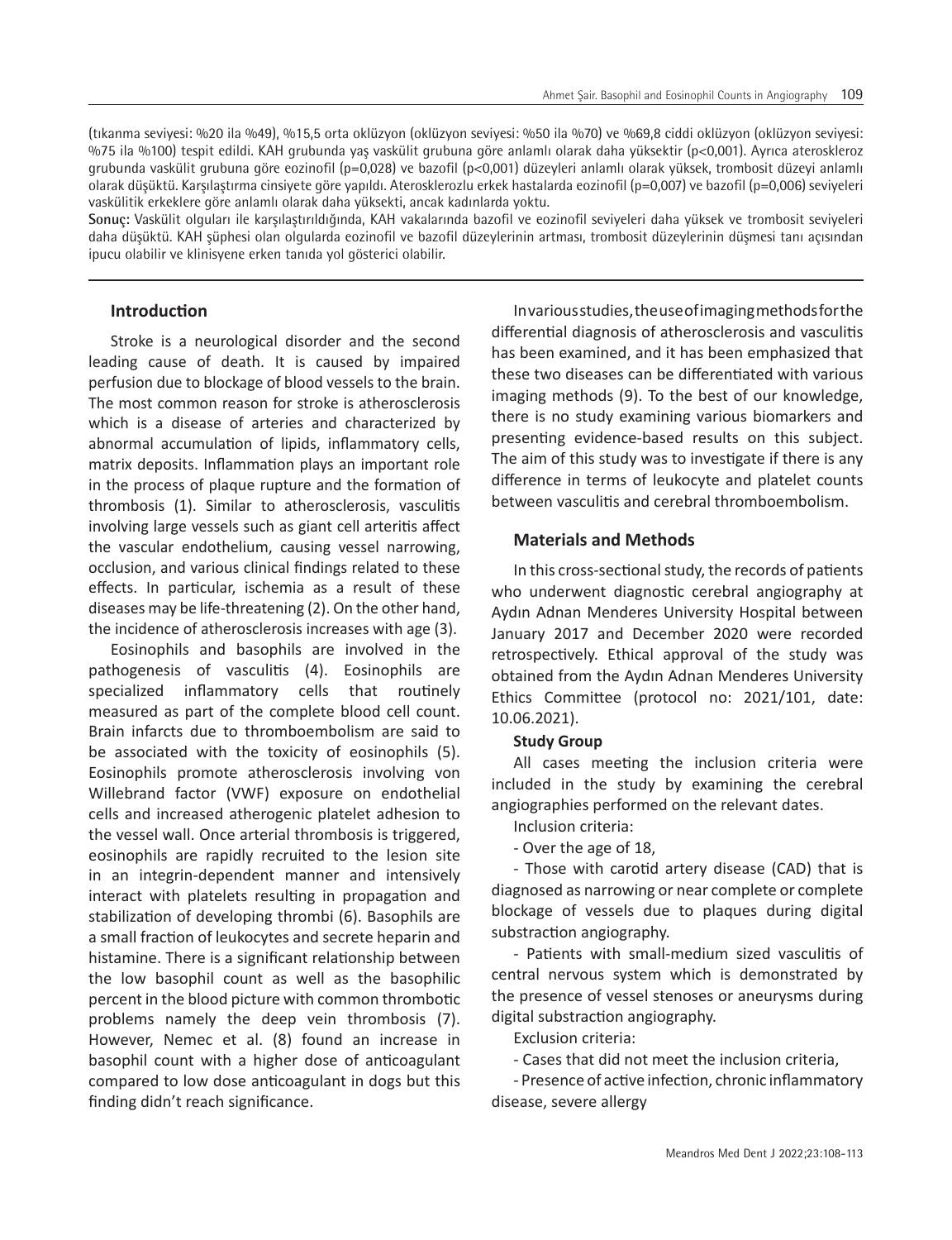Finally, 159 patients were included in this study. One hundred twenty-nine patients have the diagnosis CAD in varying degrees and 30 patients have the diagnosis of vasculitis.

#### **Variables**

In our study, the following parameters were examined

- Sociodemographic characteristics (gender, age),

- The result of angiography (vascular occlusion degree),

- Blood sample results (the count of leukocyte, neutrophil, lymphocyte, monocyte, eosinophil, basophil, platelet),

- Monocyte/lymphocyte ratio,

- Platelet/lymphocyte ratio,

- Neutrophil/lymphocyte ratio.

#### **Procedure of the Study**

The blood samples of cases who applied to our clinic and underwent cerebral angiography were retrospectively screened.

# **Statistical Analysis**

All analyses were performed on SPSS v21 (SPSS Inc., Chicago, IL, USA). For the normality check, the Shapiro-Wilk test was used. Data are given as (interquartile range; IQR) for continuous variables according to the normality of distribution and frequency (percentage) for categorical variables. Non-normally distributed variables were analyzed with the Mann-Whitney U test. Categorical variables were evaluated using the chi-square tests. Two-tailed p-values of less than 0.05 were considered statistically significant.

# **Results**

Fifty five (34.6%) patients were women and 104 (65.4%) were men. The median (IQR) age was 67 (56-75). In the atherosclerosis group, 14.7% minimal occlusion (occlusion level: 20% to 49%), 15.5% moderate occlusion (occlusion level: 50% to 70%), 69.8% severe occlusion (occlusion level: 75% to 100%) were detected. The age is significantly higher in the CAD group than in the vasculitis group (p<0.001). Also, eosinophil (p=0.028) and basophil (p<0.001) levels were significantly higher, platelet level was significantly lower in the atherosclerosis group than the vasculitis group. The comparison is done according to gender. There are significantly higher eosinophil (p=0.007) and basophil (p=0.006) levels in male patients with atherosclerosis than male patients with vasculitis but not in females (Table 1).

| Table 1. Summary of patients' characteristics with regard to groups                                                                                           |                                     |                               |         |
|---------------------------------------------------------------------------------------------------------------------------------------------------------------|-------------------------------------|-------------------------------|---------|
|                                                                                                                                                               | Carotid artery disease<br>$(n=129)$ | <b>Vasculitis</b><br>$(n=30)$ | p-value |
| Gender                                                                                                                                                        |                                     |                               |         |
| Male                                                                                                                                                          | 87 (67.4%)                          | 17 (56.7%)                    | 0.264   |
| Female                                                                                                                                                        | 42 (32.6%)                          | 13 (43.63%)                   |         |
| Age (year)                                                                                                                                                    | 68.5 (62-76)                        | 45.5 (38-53)                  | < 0.001 |
| Vascular occlusion (%)                                                                                                                                        | 85 (65-95)                          | $0(0-0)$                      |         |
| Leukocyte $(x10^3/mL)$                                                                                                                                        | 8.75 (7.33-10.23)                   | 8.60 (7.50-11.26)             | 0.528   |
| Neutrophil $(x10^3/mL)$                                                                                                                                       | 5.44 (4.47-7.29)                    | $5.57(4.46-8.26)$             | 0.644   |
| Lymphocyte $(x10^3/mL)$                                                                                                                                       | $2.06(1.54-2.61)$                   | $1.99(1.44 - 2.86)$           | 0.681   |
| Monocyte $(x103/mL)$                                                                                                                                          | $0.57(0.44-0.72)$                   | $0.48(0.41 - 0.63)$           | 0.108   |
| Eosinophil (x10 <sup>3</sup> /mL)                                                                                                                             | $0.14(0.09 - 0.24)$                 | $0.10(0.04 - 0.20)$           | 0.028   |
| Basophil $(x10^3/mL)$                                                                                                                                         | $0.03(0.02 - 0.05)$                 | $0.02(0.02-003)$              | < 0.001 |
| Platelet $(x10^3/mL)$                                                                                                                                         | 243 (194-290)                       | 269.5 (247-310)               | 0.012   |
| Moncyte/lymphocyte                                                                                                                                            | $0.26(0.18-0.39)$                   | $0.24(0.19-0.27)$             | 0.202   |
| Platelet/lymphocyte                                                                                                                                           | 121.68 (88.45-167.14)               | 132.06 (105.44-184.06)        | 0.509   |
| Neutrophil/lymphocyte                                                                                                                                         | 2.92 (1.96-4.22)                    | $3.04(2.00-3.8)$              | 0.925   |
| Data are given as median (1 <sup>st</sup> quartile-3 <sup>rd</sup> quartile) for continuous variables and as frequency (percentage) for categorical variables |                                     |                               |         |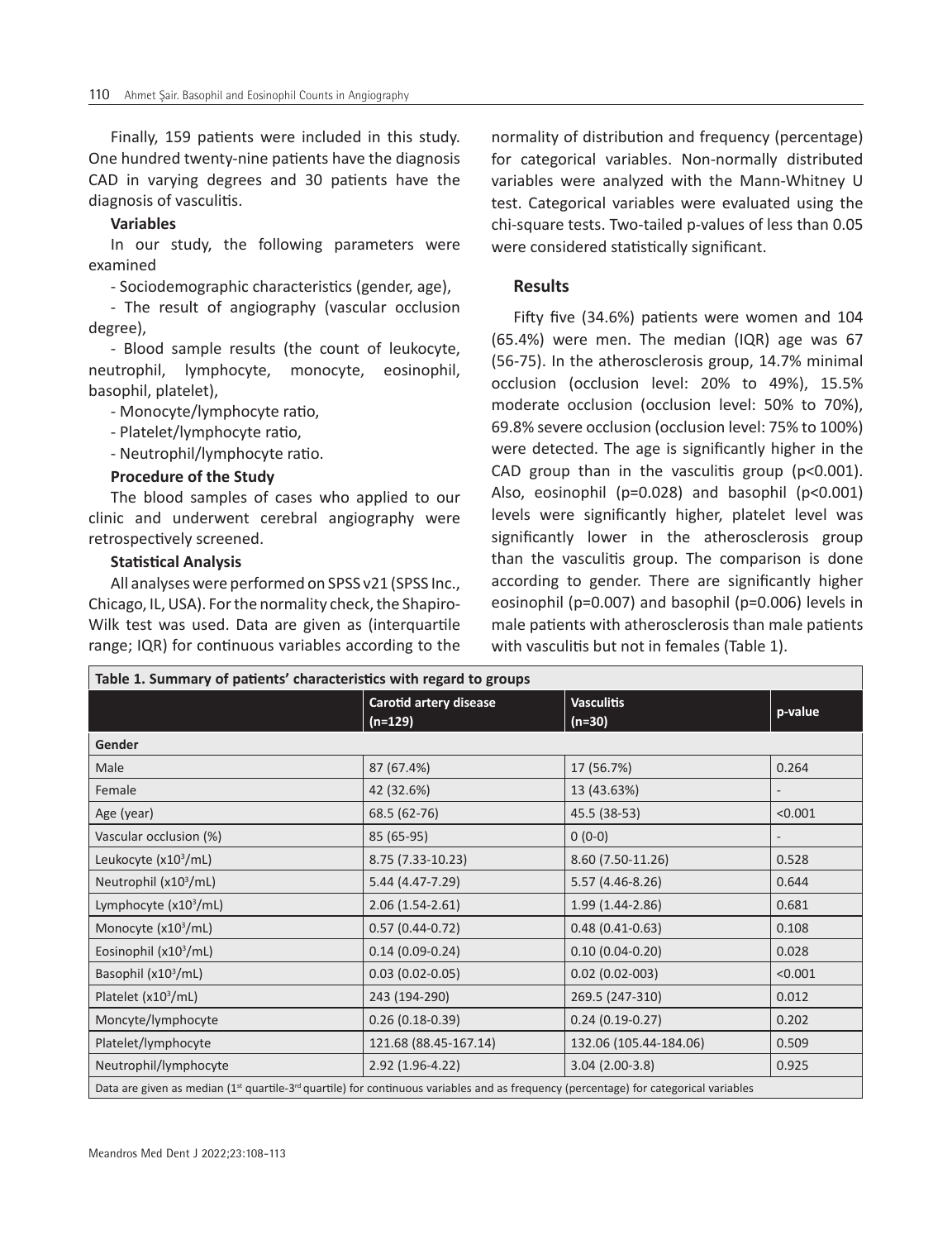#### **Discussion**

Atherosclerosis and vasculitis, which are diseases with inflammation in large and small vessels, may present with clinically similar symptoms. In this study, in which the clinical features of cases diagnosed with vasculitis and different degrees of CAD were compared, basophil and eosinophil cells levels were significantly higher and platelet levels were significantly lower in CAD cases when compared with vasculitis cases.

For years, eosinophils have been known as cells involved in parasitic infection and allergy. However, today it is emphasized that eosinophils have an important role in immunoregulation. Eosinophils continue to be examined for their specific roles in various studies (10,11). In this study, we determined that CAD cases had significantly higher eosinophil levels when compared to vasculitis cases. There are similar results on this subject in the literature. Madjid et al. (12) suggested that the development of cardiovascular events originating from atherosclerosis in the future can be predicted by the level of eosinophil. Tanaka et al. (13) reported a relationship between the level of eosinophils and the severity of coronary heart disease and vascular stenosis. Similarly, different studies have shown a correlation between eosinophil level and the risk of atherosclerotic disease (14,15). The reason for this relationship has not been fully revealed in the studies. In a study examining the reasons for the association of eosinophil level with atherosclerotic events and the development of thrombosis, Marx et al. (6) showed that an increase in eosinophil level increases the exposure of VWF and platelet adhesion in the endothelium. As a result of their studies, the authors underlined that eosinophil is a promising parameter in terms of atherosclerotic events and thrombosis risk. On the other hand, an increase in eosinophil level was also shown in vasculitis cases (7). There has been no previous study comparing eosinophil values between vasculitis and CAD cases. Therefore, the difference between the groups detected in our study could not be compared with the results of other studies.

Basophils, like eosinophils, are another type of leukocyte that has an important role in the immune system. Various studies have investigated the relationship between basophil level and atherosclerotic diseases and vasculitis. Pizzolo et al. (16) emphasized that basophil level is associated with factor II plasma coagulant activity in coronary artery disease and is important in the development of thrombosis. The relationship between atherosclerosis in the coronary artery and basophil level has also been shown in different studies (17). It has been suggested that basophils may play a role in the increase of extracellular DNA traps, polyphosphate, and plateletactivating factors, which can trigger coagulation and thrombosis. Studies focus on the fact that basophil can be effective in increasing thrombosis and coagulation through these pathways (18,19). Although there are studies on the role of basophil in the pathogenesis of vasculitis, this conclusion could not be reached clearly (20). In our study, basophil level was found to be higher in CAD cases when compared with vasculitis cases. In previous studies, basophil levels were not compared between vasculitis and atherosclerotic diseases. Therefore, we believe that the results of our study are valuable.

In the case of vascular damage, steps that result in platelet adhesion, activation, and aggregation are triggered. When the atherosclerotic vessel is mechanically damaged or the plaque ruptures, the blood encounters thrombogenic substances, and platelets are involved in this pathophysiological process (21). After vascular damage, platelets migrate to the area of endothelial damage and form a hemostatic plaque. The next process depends on the ability of the platelets to bind to the subendothelial matrix, and the rapid shape and biochemical changes of the platelets. Available data on the role of platelets in the development of human atherosclerosis indicate that platelet activation is increased in coronary artery disease, transplant vasculopathy, and CAD (22). It has been reported that platelet activation is associated with increased wall thickness in the carotid artery. In addition, some platelet-derived chemokines and growth factors have been found in atherosclerotic plaques. Antiplatelet drugs are thought to be ineffective in preventing the progression of atherosclerosis (22). It has been shown that the platelet level is significantly reduced in ischemic conditions (23). In addition, it has been emphasized that there may be a relationship between the prognosis of ischemic diseases and the platelet level (24). On the other hand, the relationship between vasculitis and platelet level was also investigated, and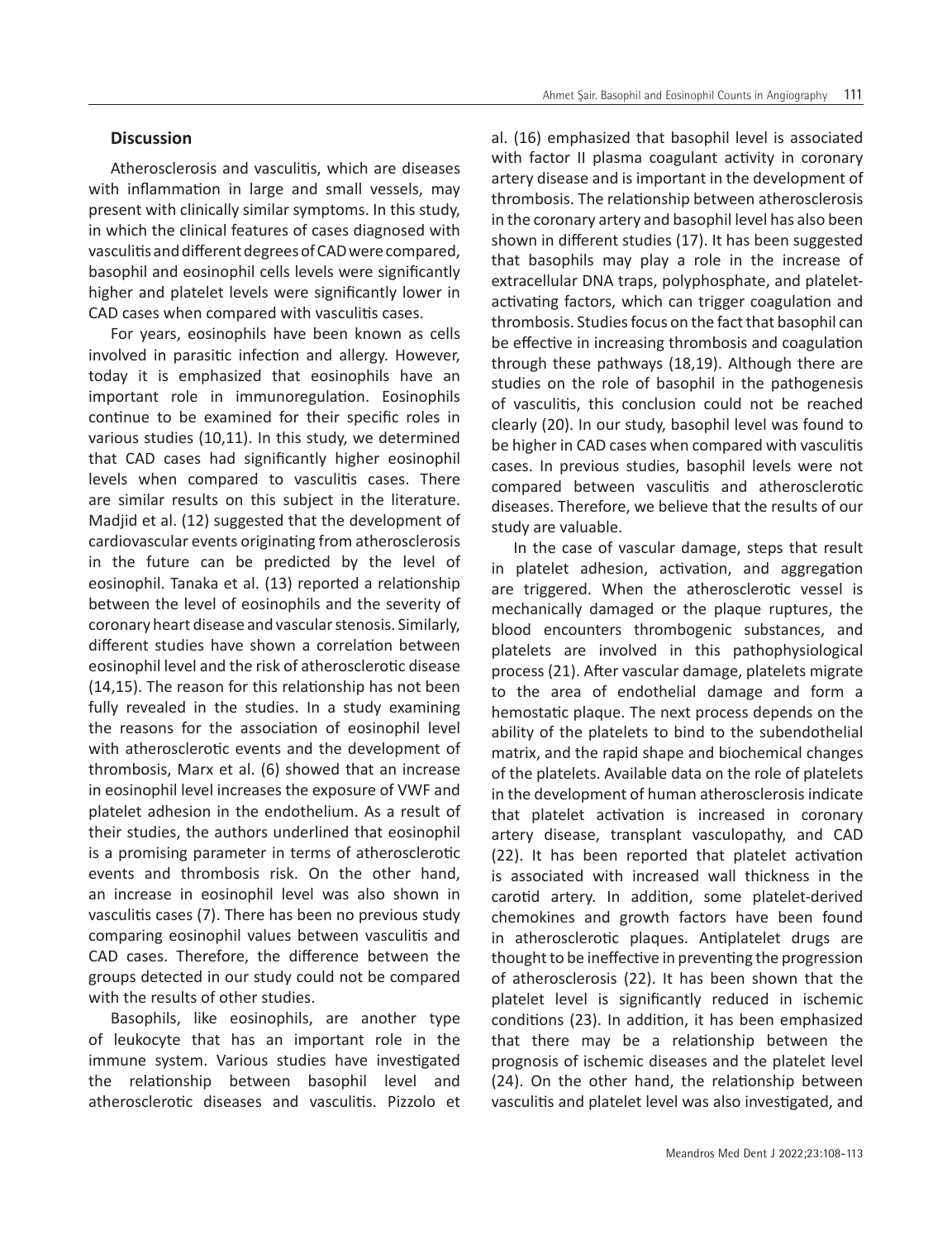it was found that platelet level may increase in active vasculitis involving small vessels (25). Based on the studies on vasculitis and atherosclerosis (although the platelet level was not compared between vasculitis and CAD cases in previous studies), we can say that we found lower platelet levels in vasculitis cases and higher in CAD cases in accordance with the literature.

This study has many limitations. The single-center nature of the study limits its generalizability. The retrospective collection of data limited the inclusion of additional variables in the study. Many parameters that may affect the presence of atherosclerosis, the presence of vasculitis and routine blood values (including basophils and eosinophils) are not examined. The effects of these parameters at different levels led us to misinterpret our results. Asymptomatic or undiagnosed atherosclerosis or vasculitis in the different vessels of the subjects are not evaluated. Pathologies found in different vessels may have an effect on the results. Additional diseases and drugs used are not recorded. Furthermore, healthy controls were not involved in this study. These situations may led us to interpret the results more negatively or positively. The vasculitis subtype was not recorded and subtype-specific analyzes are not performed. Eosinophil and basophil levels may differ in different vasculitis subtypes. Since the older results of the cases are not evaluated in our study, a cause-andeffect interpretation can not be made. The differences mentioned may occurred before or after the diseases.

#### **Conclusion**

Compared with vasculitis cases, basophil and eosinophil levels were higher and platelet levels were lower in CAD cases. In cases with suspected CAD, increased eosinophil and basophil levels, and decreased thrombocyte levels may be clues in terms of diagnosis and may guide clinicians in early diagnosis. In this way, clinicians can reduce the mortality and morbidity rates associated with this life-threatening disease by applying the necessary treatment in the earlier period. By examining more cases and more parameters in future studies, the role of basophil and eosinophil levels in the pathogenesis of CAD can be revealed in detail.

# **Ethics**

**Ethics Committee Approval:** The present cohort study was designed as a survey and was approved

by the Clinical Research Ethics Committee of Aydın Adnan Menderes University (protocol no: 2021/101, date: 10.06.2021).

**Informed Consent:** Retrospective study. **Peer-review:** Externally peer-reviewed.

**Financial Disclosure:** The author declared that this study received no financial support.

## **References**

- 1. Bentzon JF, Otsuka F, Virmani R, Falk E. Mechanisms of plaque formation and rupture. Circ Res 2014; 114: 1852-66.
- 2. Jennette JC. Overview of the 2012 revised International Chapel Hill Consensus Conference nomenclature of vasculitides. Clin Exp Nephrol 2013; 17: 603-6.
- 3. Head T, Daunert S, Goldschmidt-Clermont PJ. The Aging Risk and Atherosclerosis: A Fresh Look at Arterial Homeostasis. Front Genet 2017; 8: 216.
- 4. Moyer CF, Jerome WG, Taylor R, Tulli H, Reinisch CL. Autoimmune vasculitis in MRL/Mp-lpr/lpr mice: orthochromatic basophils participate in the development of delayed-type hypersensitivity angiitis. Autoimmunity 1992; 12: 159-65.
- 5. Sarazin M, Caumes E, Cohen A, Amarenco P. Multiple microembolic borderzone brain infarctions and endomyocardial fibrosis in idiopathic hypereosinophilic syndrome and in Schistosoma mansoni infestation. J Neurol Neurosurg Psychiatry 2004; 75: 305-7.
- 6. Marx C, Novotny J, Salbeck D, Zellner KR, Nicolai L, Pekayvaz K, et al. Eosinophil-platelet interactions promote atherosclerosis and stabilize thrombosis with eosinophil extracellular traps. Blood 2019; 134: 1859-72.
- 7. Naser HA. Basophil count as predictor to the deep vein thrombosis and the thrombo-embolization. Muthanna Medical Journal 2018; 5: 95-106.
- 8. Nemec A, Drobnič–Košorok M, Butinar J. The effect of high anticoagulant k3-edta concentration on complete blood count and white blood cell differential counts in healthy beagle dogs. Slov Vet Res 2005; 42: 65-70.
- 9. Nienhuis PH, van Praagh GD, Glaudemans AWJM, Brouwer E, Slart RHJA. A Review on the Value of Imaging in Differentiating between Large Vessel Vasculitis and Atherosclerosis. J Pers Med 2021; 11: 236.
- 10. Liao W, Long H, Chang CC, Lu Q. The Eosinophil in Health and Disease: from Bench to Bedside and Back. Clin Rev Allergy Immunol 2016; 50: 125-39.
- 11. Hellmark T, Ohlsson S, Pettersson Å, Hansson M, Johansson ACM. Eosinophils in anti-neutrophil cytoplasmic antibody associated vasculitis. BMC Rheumatology 2019; 3: 1-12.
- 12. Madjid M, Awan I, Willerson JT, Casscells SW. Leukocyte count and coronary heart disease: implications for risk assessment. J Am Coll Cardiol 2004; 44: 1945-56.
- 13. Tanaka M, Fukui M, Tomiyasu K, Akabame S, Nakano K, Yamasaki M, et al. Eosinophil count is positively correlated with coronary artery calcification. Hypertens Res 2012; 35: 325-8.